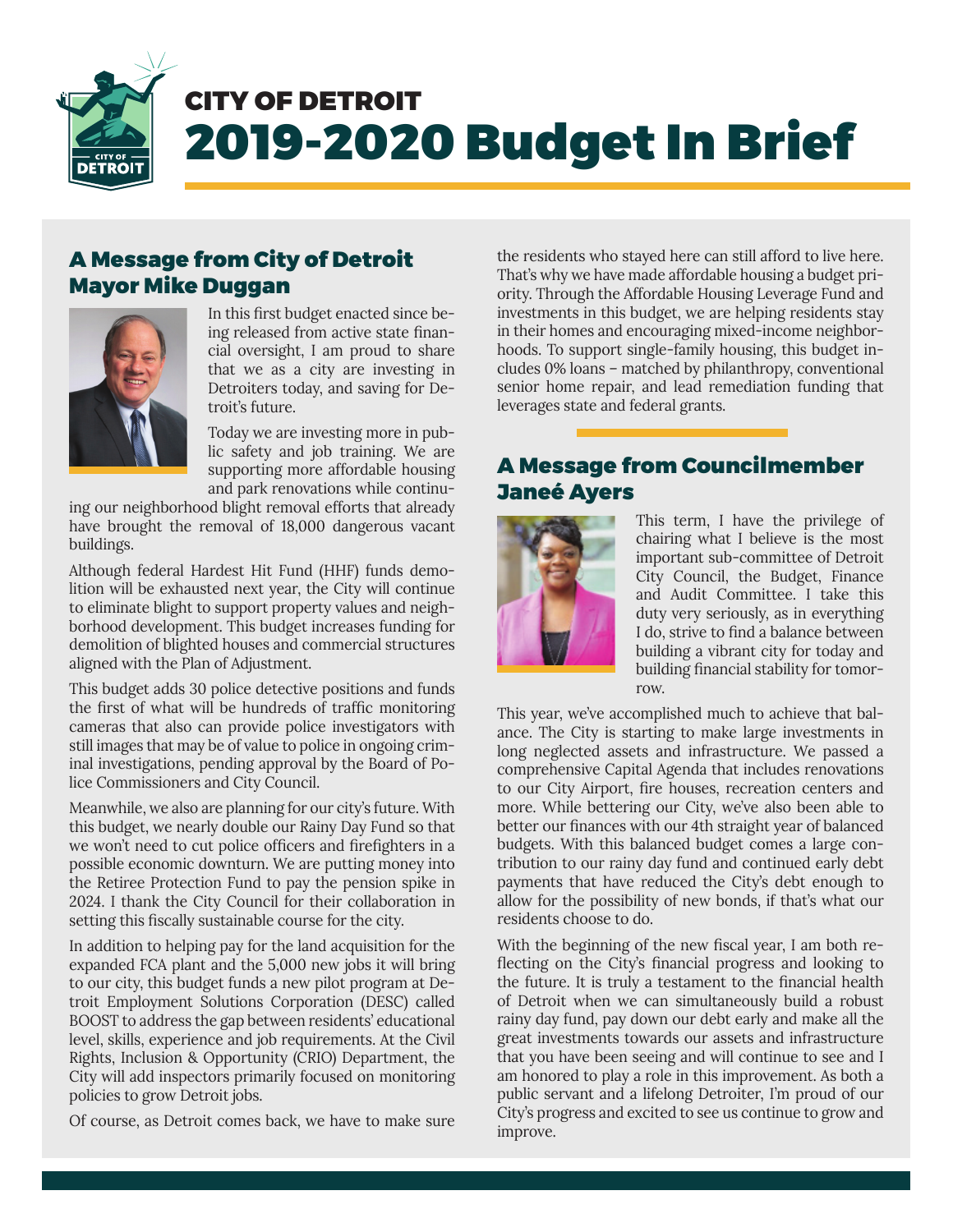

The development of the Fiscal Year (FY) 2020 Budget is the first step to ensure that funding is provided to continue investment in improved service delivery, improved operating and control systems, updated vehicle fleets, more uniformed officers and neighborhood stabilization. Both the Executive and the Legislative branches of government take part in the process. The governing principle for this budget is to provide well managed services which will ensure the City's programs are effective, efficient, and customer focused. We went out to the community and asked residents about their priorities. The budget strives to address those priorities while helping the City continue to grow and thrive. This Budget in Brief provides a snapshot.

> For an in-depth look at the City's budget, visit **www.detroitmi.gov**

| <b>BUDGET DEVELOPMENT PROCESS</b>                                                                                   |                                                                                                                                                                  |                                                                                                                                            |
|---------------------------------------------------------------------------------------------------------------------|------------------------------------------------------------------------------------------------------------------------------------------------------------------|--------------------------------------------------------------------------------------------------------------------------------------------|
| <b>SEPTEMBER</b><br>Revenue Estimating<br>Conference                                                                | <b>OCTOBER</b><br><b>Budget Instructions</b><br>Sent to Departments<br><b>Public Budget Meeting</b><br>Held                                                      | <b>NOVEMBER</b><br><b>Budget Requests</b><br>Submitted to the OCFO<br>- Office of Budget (OB)<br><b>OB Begins Review</b><br>of Submissions |
| <b>DECEMBER</b><br>OB Analyzes and Pre-<br>pares Preliminary Bud-<br>get Overview for<br>Mayor and CFO to<br>Review | <b>JANUARY</b><br>CFO and Budget<br>Director Hold Budget<br>Hearings with<br>Departments<br><b>Budget Director</b><br>Submits<br>Recommendation to<br><b>CFO</b> | <b>FEBRUARY</b><br><b>Revenue Estimates</b><br>Finalized<br><b>OB Submits Budget</b><br>to Mayor<br>Mayor Returns Budget<br>with Revisions |
| <b>MARCH</b><br><b>Mayor Receives</b><br>Four-Year Financial Plan                                                   | <b>APRIL</b><br>Public Hearing on<br><b>Budget</b>                                                                                                               | <b>MAY</b><br>OB Loads the Adopted<br><b>Budget</b>                                                                                        |
| Mayor's Budget<br>Address                                                                                           | City Council Votes on<br><b>Budget</b><br><b>City Clerk Transmits</b><br><b>Budget to Mayor</b><br>Mayor Approval or Veto<br>of Budget<br>City Council Veto      | JUNE<br><b>City Council Approves</b><br>Tax and Bond<br><b>Statements</b>                                                                  |
|                                                                                                                     | Override<br>(if applicable)<br>Four-Year Financial Plan<br><b>Transmitted to FRC</b>                                                                             | <b>THE FISCAL</b><br><b>YEAR BEGINS</b><br><b>JULY 1st</b>                                                                                 |



**n** Fines, Forfeits and Penalties **n** Sales of Assets and Compensation for Losses

How are you paying for my services?

#### $\blacksquare$  Miscellaneous

| <b>REVENUE SOURCE</b>                                 | <b>EXAMPLES</b>                                                                                                        | in Millions |
|-------------------------------------------------------|------------------------------------------------------------------------------------------------------------------------|-------------|
| Taxes, Assessment and<br>Interest                     | <b>Income Taxes</b><br><b>Property Taxes</b><br><b>Wagering Taxes</b><br>Gas & Weight Taxes                            | 843.9M      |
| Sales and Charges for<br>Services                     | Solid Waste Fees<br><b>Municipal Service Fees</b><br><b>Transportation Fares</b><br>Other Reimbursements               | 658.2M      |
| Grants, Shared Taxes<br>and Revenues                  | Revenue Sharing<br><b>Grant Reimbursements</b>                                                                         | 297.5M      |
| Contributions and<br><b>Transfers</b>                 | <b>General Fund Contributions</b><br>Use of Fund Balance                                                               | 259.0M      |
| Miscellaneous                                         | Water & Sewerage Bonds<br>DIA & Foundation Support                                                                     | 81.7M       |
| Licenses, Permits and<br><b>Inspection Charges</b>    | <b>Safety Inspection Fees</b><br><b>Business License Fees</b><br>Permit Charges<br><b>Construction Inspection Fees</b> | 36.6M       |
| Fines, Forfeits and<br>Penalties                      | <b>Parking Fines</b><br>Ordinance Fines<br>Forfeits                                                                    | 31.1M       |
| Sales of Assets and<br><b>Compensation for Losses</b> | Sales of Real Property<br>Sale of Equipment                                                                            | 2.3M        |
| Revenues from<br>Use of Assets                        | <b>Parking Facility Revenues</b><br><b>Golf Course Concessions</b><br>Airport Hangar Rental                            | 119.6M      |

### Total Revenues: \$2.3B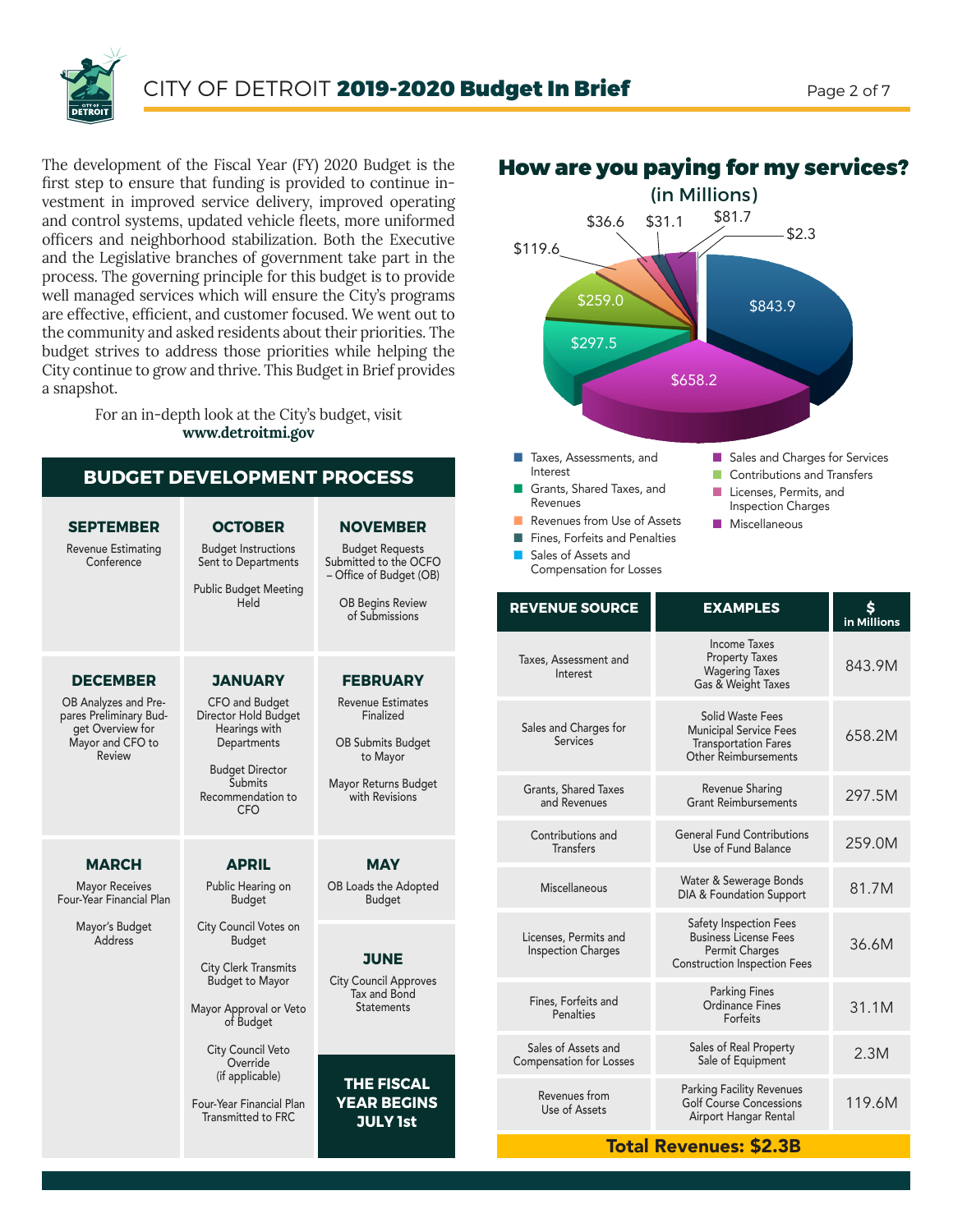

### What is the money being used for?





### **SERVICES PROVIDED BY CATEGORY**

### Public Health & Safety • \$491.8M / 21%

#### Police

**Fire** 

Enforcement of Laws Criminal Investigation Community Policing Crime Prevention Emergency Call Center

Fire Suppression Emergency Medical Services (EMS) Fire Investigation Arson Investigation Fire Dispatch

#### Board of Police Commissioners

Supervisory Control & Oversight of the Police Department Establishment of Policies, Rules and Regulations

(In Consultation w/ the Chief of Police & Approval of the Mayor) Review and Approval of the Police Department Budget Request Receive and Resolve Citizens' Complaints

#### Health

Maternal – Child Health Immunizations, Lead, Vision and Hearing Testing HIV – AIDS Program / Sexually Transmitted Disease Clinic Promotion of Health Nutrition Food & Environmental Health and Safety

### Judicial Operations • \$32.7M / 2%

### 36th District Court

Has Jurisdiction Over: General Civil Matters Landlord / Tenant Matters Civil Infractions (Incl. Traffic and some Parking Violations) Preliminary Examinations (Misdemeanor and Felony Offenses)

### Non-Departmental • \$418.4M / 18%

Legacy Pensions Retiree Protection Fund Board of Ethics Detroit Building Authority Debt Service

### Neighborhood and Community • \$186.2M / 8%

#### Blight Remediation

Returning vacant, abandoned and foreclosed property to productive use Maximize the use of funds by concentrating on neighborhood demolitions Administering the Dangerous Building process Issuing tickets for blighted properties Demolishing Residential & Commercial properties Securing vacant properties

#### Housing and Revitalization

Identify / Promote Development Target Neighborhood Investment Allocation of HOME funds to create affordable housing Allocation of CDBG funds to neighborhood result driven organizations

#### Planning

Provides project management for the creation of citywide plans by engaging local communities in participatory planning

#### Buildings, Safety Engineering and Environmental

Business Licenses Construction Permits Zoning Permits Inspection Services Coordinates License Approvals Compliance Enforcement Field Investigations Show Cause Hearings

#### Environmental Affairs

Develop programs that improve and protect the City's water, air and land resources

#### Appeals and Hearings

Resolve Blight Violations Adjudication of Municipal Violations Fine Collections

#### Library

Provides access to collections of books, periodicals, journals, photographs, government documents and DVDs Provides free community information and referral service Provides literacy, workforce development, technology and learning support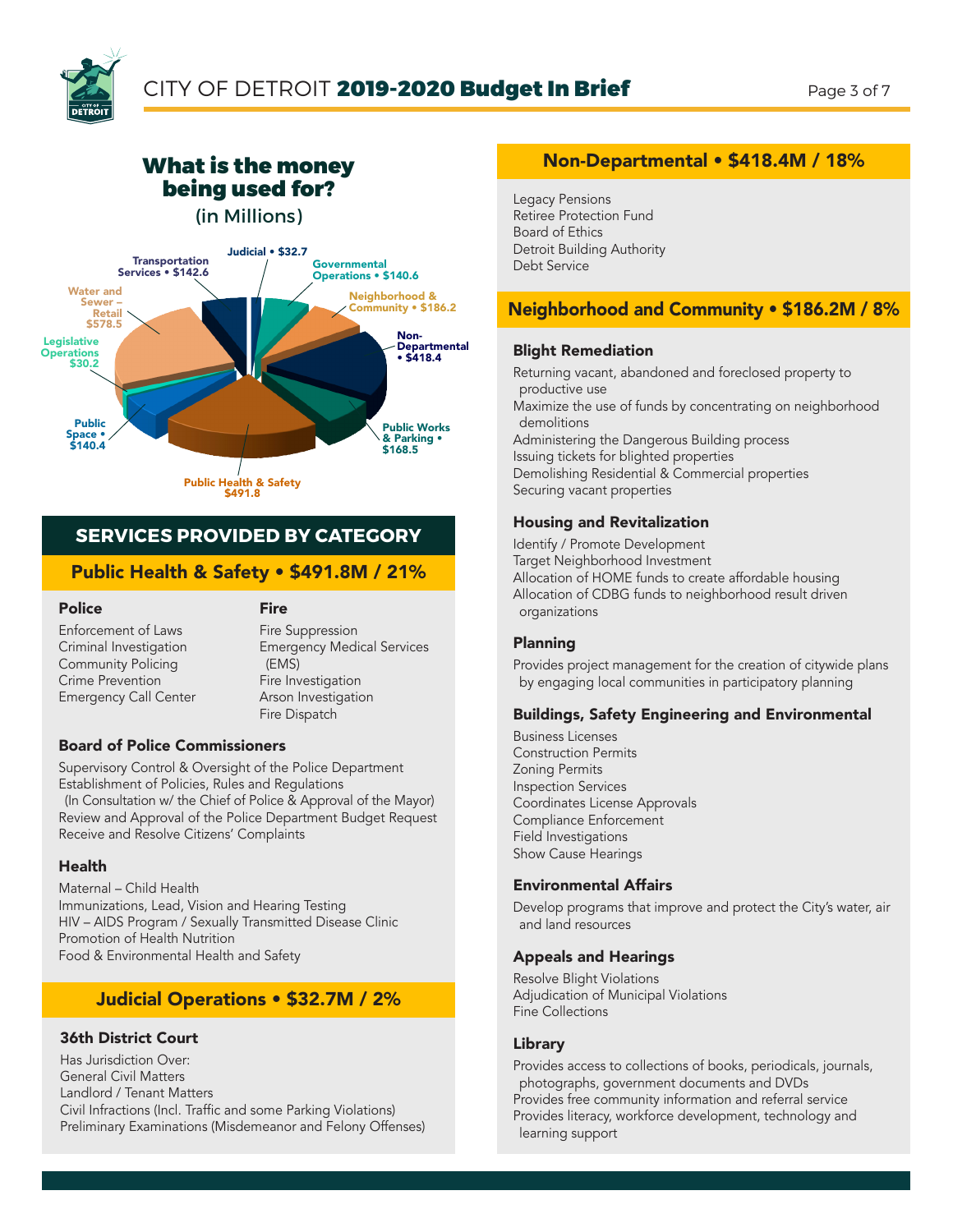

### Water & Sewer – Retail • \$578.5M / 25%

Management of the City of Detroit's Local System

### Public Space • \$140.4M / 6%

#### Parks and Recreation

Recreation Centers Parks Recreational Programs Cemetery Management

#### General Services

Ground Maintenance for City owned grounds, parks and vacant lots

Procurement, maintenance and disposal of City vehicles Building management and custodial services for City-owned facilities

Maintaining vacant lots, removal of graffiti and corridor cleanup

#### Public Lighting

Support the Public Lighting Authority (PLA) as it upgrades the City's street light system

Oversee the transition and decommissioning the of PLD grid to DTE

### Governmental Operations • \$140.6M / 6%

#### Mayor's Office

Chief Executive Officer Development of Key Initiatives for the City of Detroit Office of Homeland Security Executive and Administrative authority for the implementation of programs, services and activities

#### Department of Innovation & Technology (DoIT)

IT and Consulting Services Information Management Application Development System Maintenance Data Security Technology Acquisition Telecommunications

#### Law Department

Legal Counsel for the City of Detroit Ordinance Preparation Preparation of Legal Opinions Charter Compliance Enforcement Contract Review Advise on Liability Reduction Strategies

#### Human Resources

Employee Services Recruitment Planning Employee Development Job Classification / Compensation Labor Relations Benefits Administration

#### Office of the CFO

Property Assessment Budget Development, Execution and Monitoring Contracting and Procurement Financial Reporting Departmental Financial Services Financial Planning & Analysis Grants Management Tax Collection & Recording

#### Civil Rights, Inclusion & Opportunity

Investigation of Discriminatory Complaints Business Certification: Detroit Headquartered Detroit Based Small Business Women and Minority Owned

#### Public Works / Parking • \$168.5M / 7%

#### Public Works

Waste Collection & Disposal Street: Construction **Maintenance**  Resurfacing Cleaning Snow Removal Signs, Markings and Signals General Inspection

#### Municipal Parking

Parking Enforcement Parking Ticket Processing Parking Fine **Collections** Operation & Maintenance of On- and Off-Street Parking

### Legislative Operations • \$30.2M / 1%

#### City Council

Enactment & Amendment of Laws Budget Approval & Monitoring Contract Approval & Monitoring Approval of Settlements

#### City Clerk

Chairs the Election Commission Maintains Public Record Certifies Official Documents Administers Oath of Office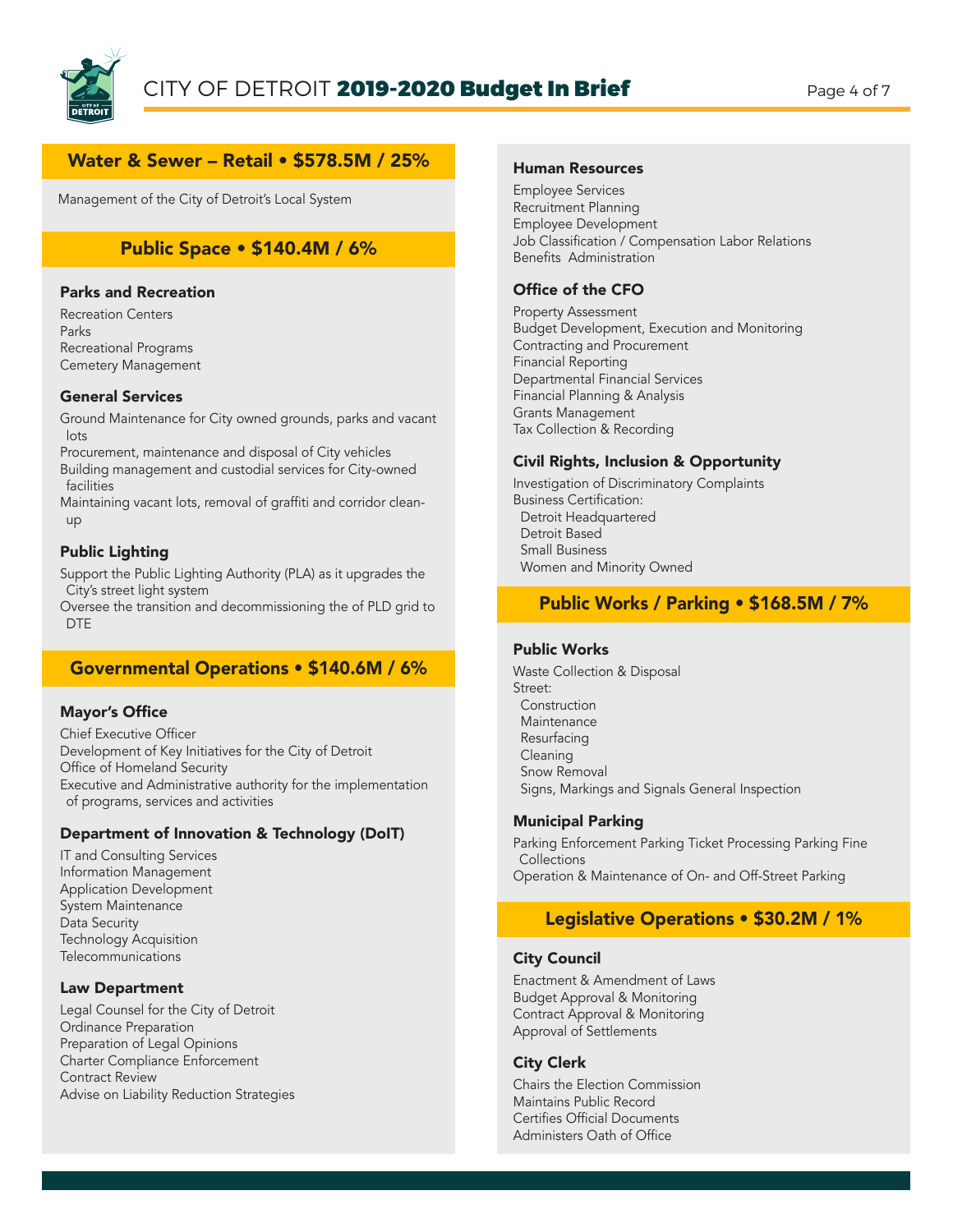

#### Elections

Administer Elections | Maintain Voter Registration Records Maintain Voting Equipment | Voter Education Poll Worker Recruitment

#### Auditor General

Conducts independent Financial, Performance and Operational Audits

#### Inspector General

Conducts investigations to detect and prevent waste, abuse, fraud and corruption by any public servant, city agency, program or official act, contractor and subcontractor, business entity seeking contracts and persons seeking certification of eligibility for participation in any City program

#### Ombudsman

Receive, investigate, mediate and resolve citizen complaints against city government

Review investigations and hearings conducted by other city departments

Provide information, referrals, assistance and recommendations

#### Zoning Appeals

Conducts investigations and hearings regarding variances, exceptions or medications of approved regulated uses of land

### Transportation Services • \$142.6 / 6%

#### Department of Transportation

Public Transit Services

#### Airport

Airport Operations Terminal & Hangar Management



### **BUDGET OVERVIEW**

The development of the City's budget includes the analysis of historical data, current financial & budgetary data and the use of economic data to develop forecasts for future years.

### 2019-2020 Budget by Category

| <b>Budget Category</b>                       | <b>Budgeted</b><br><b>Amount</b> |
|----------------------------------------------|----------------------------------|
| Salaries and Wages                           | \$623.7M                         |
| <b>Employee Benefits</b>                     | 264.8M                           |
| <b>Professional and Contractual Services</b> | 246.3M                           |
| <b>Operating Supplies</b>                    | 107.4M                           |
| <b>Operating Services</b>                    | 165.3M                           |
| Equipment Acquisition                        | 15.9M                            |
| Capital Outlays                              | 25.7M                            |
| <b>Fixed Charges</b>                         | 156.5M                           |
| Other Expenses                               | 561.7                            |
| <b>Sub-Total Expenditures</b>                | \$2.2B                           |
| Surplus Funded Expenditures:                 |                                  |
| <b>Blight Reduction</b>                      | 73.0M                            |
| Capital Projects                             | 32.5M                            |
| Reserves                                     | 57.1M                            |
| <b>Total Surplus Funded Expenditures</b>     | \$162.6M                         |
| <b>Total Expenditures</b>                    | \$2.3B                           |

### **BUDGETED POSITIONS BY DEPARTMENT** (as of 7/01/19) Total - 10,260

| <b>Department</b>                    | No. of Pos.                |  |  |
|--------------------------------------|----------------------------|--|--|
| <b>Public Health &amp; Safety</b>    |                            |  |  |
| Police<br>Fire                       | 3,337<br>1,275             |  |  |
| <b>Board of Police Commissioners</b> | 35                         |  |  |
| Health                               | 115<br><b>Total: 4,762</b> |  |  |
| <b>Judicial Operations</b>           |                            |  |  |
| 36th District Court                  | 325<br><b>Total: 325</b>   |  |  |
| <b>Non-Departmental</b>              |                            |  |  |
| Various                              | 129<br><b>Total: 129</b>   |  |  |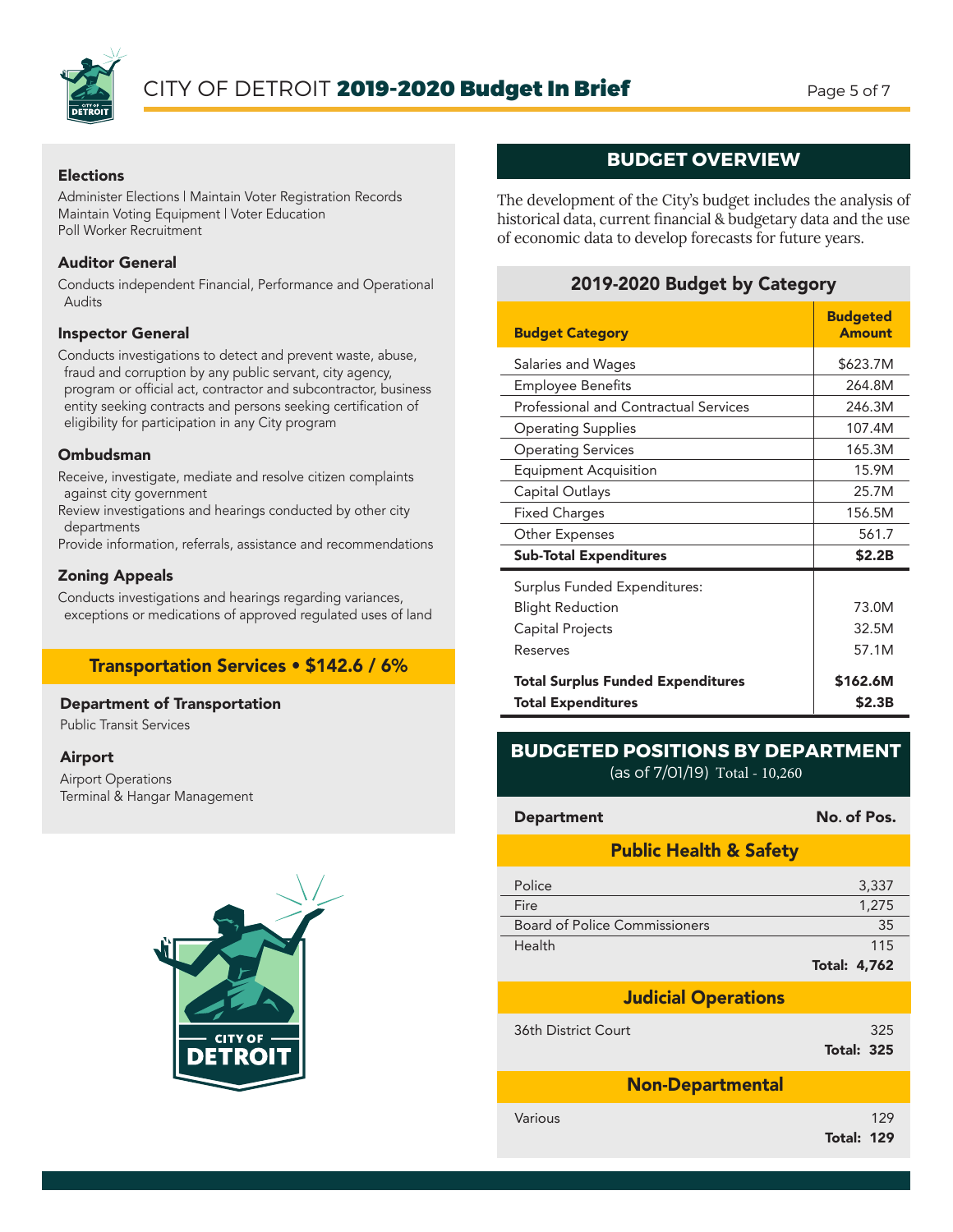

### **BUDGETED POSITIONS BY DEPARTMENT**

(as of 7/01/19)

| <b>Department</b>                        | No of Pos.        |     |  |
|------------------------------------------|-------------------|-----|--|
| <b>Neighborhood and Community</b>        |                   |     |  |
| Housing & Revitalization                 |                   | 86  |  |
| Planning                                 |                   | 40  |  |
| Buildings, Safety Eng. and Environmental |                   | 268 |  |
| Environmental Affairs & Enforcement      |                   | 49  |  |
| Appeals & Hearings                       |                   | 9   |  |
| Library                                  |                   | 326 |  |
|                                          | <b>Total: 778</b> |     |  |
| <b>Water &amp; Sewerage Retail</b>       |                   |     |  |
| DWSD - Retail                            |                   | 650 |  |
|                                          | <b>Total: 650</b> |     |  |
|                                          |                   |     |  |
| <b>Public Spaces</b>                     |                   |     |  |
| <b>General Services</b>                  |                   | 850 |  |
| Public Lighting                          |                   | 4   |  |
|                                          | <b>Total: 854</b> |     |  |
| <b>Government Operations</b>             |                   |     |  |
| Mayor's Office                           |                   | 77  |  |
| Dept. of Innovation & Technology         |                   | 140 |  |
| Law Department                           |                   | 120 |  |
| <b>Human Resources</b>                   |                   | 104 |  |
| Office of the CFO                        |                   | 525 |  |
| Civil Rights, Inclusion and Opportunity  |                   | 12  |  |
|                                          | <b>Total: 978</b> |     |  |
| <b>Public Works / Parking</b>            |                   |     |  |
| <b>Public Works</b>                      |                   | 481 |  |
| Municipal Parking                        |                   | 95  |  |
|                                          | <b>Total: 576</b> |     |  |
| <b>Legislative Operations</b>            |                   |     |  |
| City Council                             |                   | 76  |  |
| <b>City Clerk</b>                        |                   | 20  |  |
| Elections                                |                   | 97  |  |
| <b>Auditor General</b>                   |                   | 14  |  |
| Inspector General                        |                   | 8   |  |
| Ombudsman                                |                   | 8   |  |
| Zoning Appeals                           |                   | 4   |  |
|                                          | Total: 227        |     |  |
| <b>Transportation Services</b>           |                   |     |  |
| Transportation                           |                   | 977 |  |

Airport 4

Total: 981

### 2018-2019 GENERAL FUND BUDGET

Where Does It Go? Total Expenditures: \$1.14B



## Did You Know That...?

The **Department of Transportation** has an additional fifty (50) positions, to expand transit services including Drivers and Dispatchers. This, along with additional buses, will enable the department to provide hundreds of additional rides a day.

The **Buildings Safety, Engineering and Environmental Department** has additional positions to handle the increased number of inspections resulting from construction activity and to support the rental ordinance. The Compliance Team will hold property owners accountable for reducing blight.

Funding for **Blight Reduction** includes an allocation of \$50 million for the demolition of blighted houses and commercial structures.

### DETROIT CITY COUNCIL

Brenda Jones, *President* Mary Sheffield, *President Pro Tem* Janeé Ayers James Tate

Roy McCalister Scott Benson Andre L. Spivey Raquel Castañeda-López Gabe Leland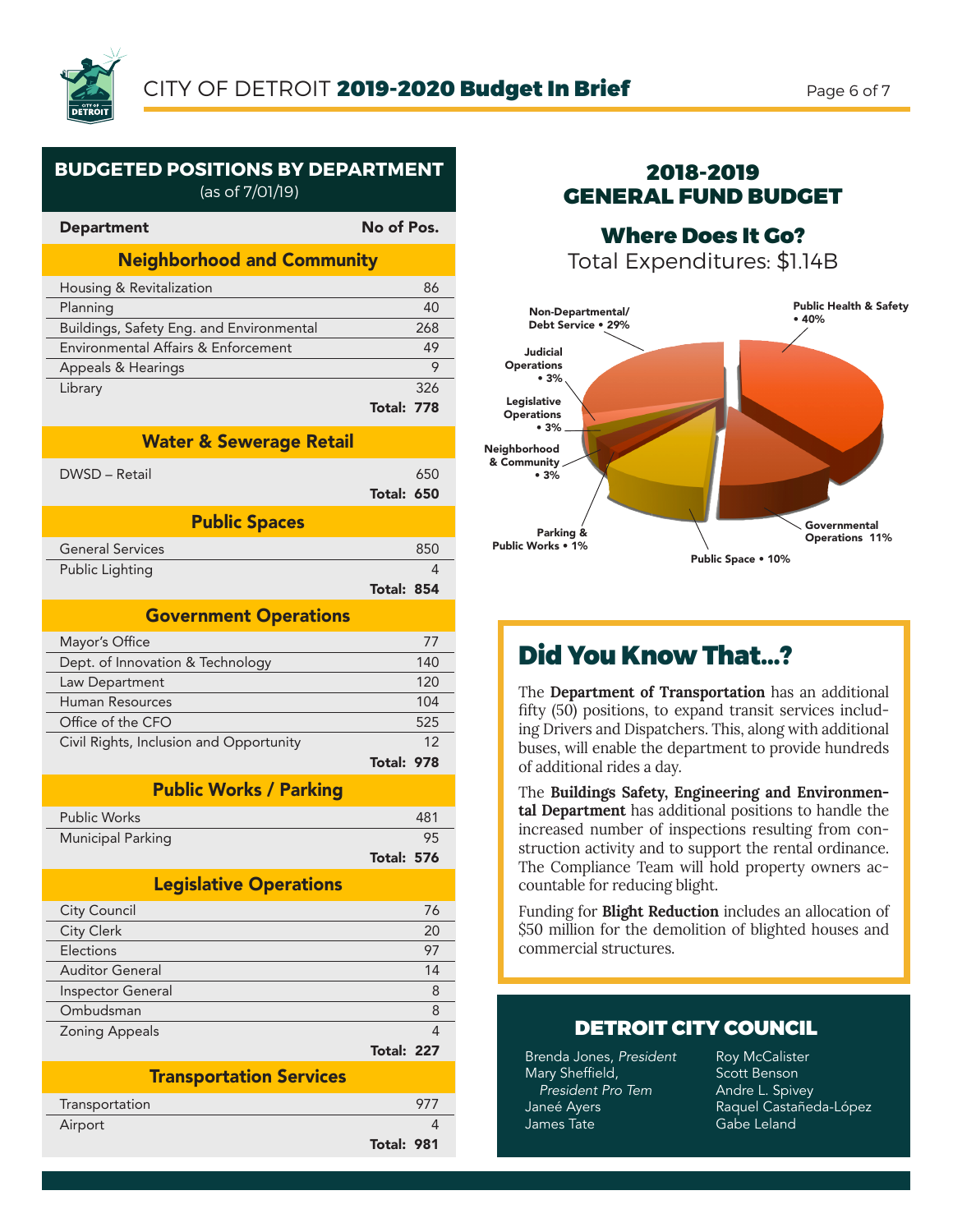



# What does the 2020 Census mean for Detroit and how is the City preparing?

The goal of the Detroit 2020 Census campaign is to increase the City's overall Census self-response rate to above 70%.

In the 2010 Census, Detroit's response rate decreased 6%, the largest drop of any major US city. This resulted in the approximately \$1,800 lost per Detroit resident per year, amounting to hundreds of millions of dollars in lost federal funding for programs in areas such as:

- **n** Education: each year, Michigan schools get approx. \$1.1 billion in education grants, special education and Head Start
- **n** Health Care: Detroit gets over \$2 billion each year of the State's dollars for Medicaid and Medicare
- **n** Food Assistance: Michigan get approx. \$2.6 billion in funding each year for WIC, Food Stamps (SNAP), and School lunch programs
- n Roads: Michigan gets over \$1 billion for road construction each year from the federal government, based on the census count

The City is collaborating with partners to launch a \$3.2M campaign to educate and motivate all Detroiters to complete the Census. This effort includes a "Complete Count Committee" of 85 influential private, public, and non-profit leaders from across the City to oversee and support the campaign's communications, outreach, field, data and technology, and funding needs.

Some key components that support implementation of this strategy include:

- **n** Recruitment of Neighborhood Census Ambassadors (Census Captains), volunteers for each Census tract to survey area for group quarters, organize and track sign up events, and work with block clubs to assist with Census.
- **n** Formation of teams of influencers representing non-traditional messengers and hard-to-count populations to deploy as outreach workers and feature in videos on social media.
- Establish 100 Questionnaire Assistance Centers, with 24/7 staffing, in high traffic areas within target tracts to assist in completing the census online.
- **n** Create survey tool for residents to quickly, confidentially report misinformation or other problems with the Census

### **City Commitment**

The City is dedicating significant time and resources to this effort, including:

- **n** 3 full-time staff leading Be Counted Detroit
- 23 Department of Innovation and Technology staff (~25-50% of their time)
- $\Box$  20 leaders from across departments (~10-25% of their time)